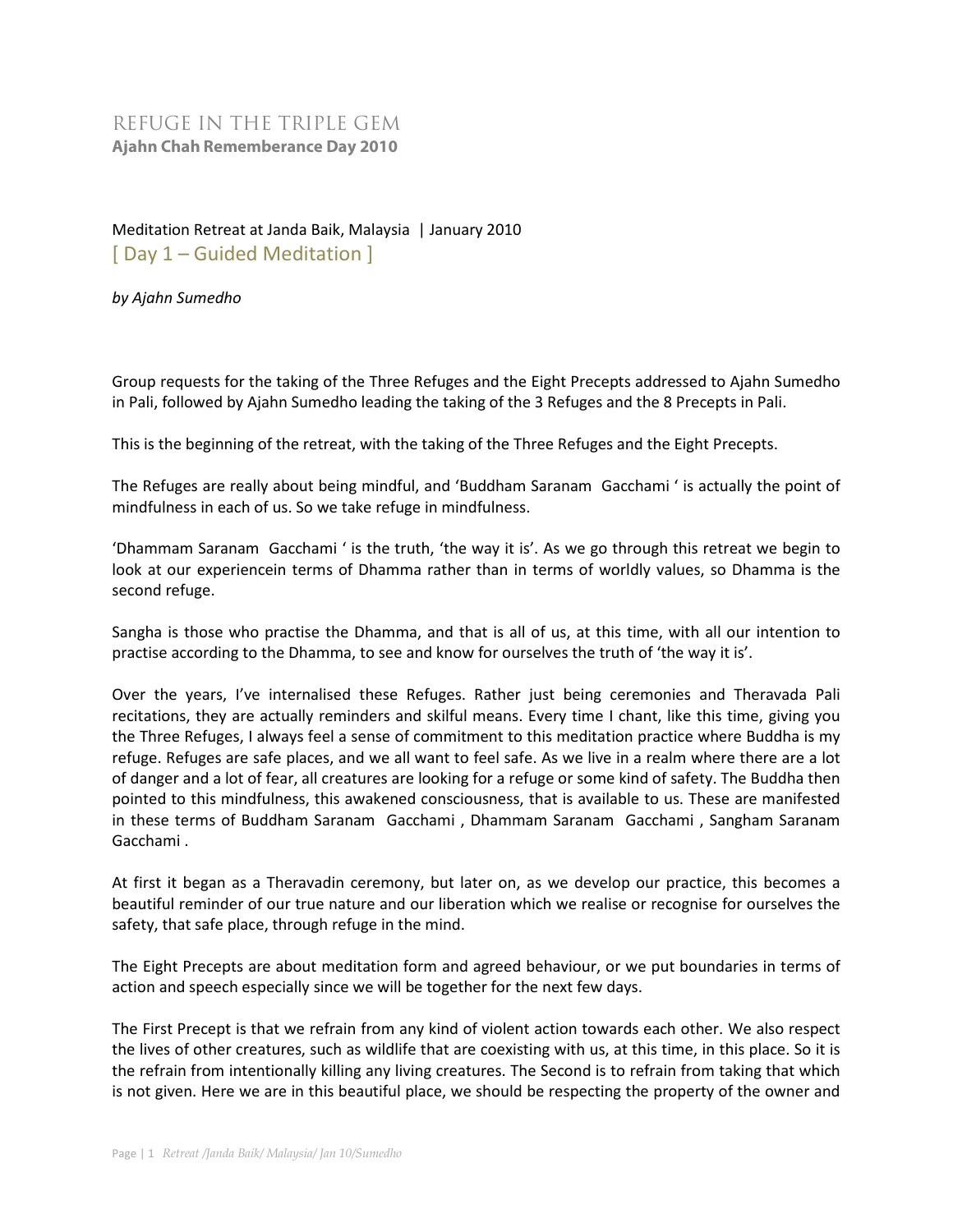respecting each other's properties. Our intention is to respect the nature of the properties, the material conditions, we find ourselves using and involved with at this time.

The Third, abramahcariya, is to refrain from any kind of sexual activities. This is the time not to seek excitement or romance but to refrain from sexual activities.

The Fourth is musavada, the refrain from inappropriate speech. Here I encourage what we call "noble silence". This is to make us, during this retreat, focus on looking at ourselves rather than seeking each other out to talk and distract each other. It's a way to support each other in our endeavour to awaken and enlighten. Speech is one thing that we normally use to talk and chat and seek to demand things from each other. But during this time, this is our opportunity to refrain from using our speech unless it is necessary. This is important. Noble silence is not tyrannical oppression. It is not like you are going to be punished if you talk to anyone. This word "noble" in English means that you take responsibility for your speech; use it only when it is appropriate and refrain from the habitual pattern of talking and chatting and seeking others to converse with. We call this "noble silence".

The Fifth is the refrain from any kind of intoxicating drinks or drugs. We want to investigate our conscious experience not as it is influenced by chemicals or drugs or alcohol. We create as little chemical condition as possible so that we can be just aware of natural consciousness that we are experiencing.

The Sixth is that we follow the schedule as listed here and the meals that are provided for us. Many people spend their day munching. Every time they get upset, distressed or worried, they go and eat something, or have a drink, call friends on the cell phone. We refrain from seeking distraction through eating. We just follow the scheduled meal time and eat at the appropriate time. During this time you don't have to be involved with cooking or shopping for food or dealing with such matter. It is a wonderful opportunity where we are no longer involved with that or to spend the time eating snacks and distracting ourselves with various things. So just determine to take the meals at the proper times. In the evenings, some people find not having dinner very distressing. Actually you can get used to it. I have not had dinner for 44 years. I don't miss it at all.

The Seventh is to refrain from seeking entertainments ‑ singing, dancing, playing games and all the other ways of distracting ourselves. This is not about morality but about refraining from activities that intentionally distract us from our own determination in this retreat to concentrate the mind in the present moment.

The last or Eight is about high and comfortable bed. I notice that beds here are high and comfortable. Don't make a problem of this. It just means not to spend your time sleeping through this retreat.

All these Eight Precepts are here to kind of reach into our lives. The moral precepts are the first five – that is about respecting lives, non violent behaviour, respecting the property of others, about refraining from engaging in sexual activities, about right speech, not telling lies, using speech to deceive or harm or insult anyone but here we expand that to noble silence, and then the fifth is of course to refrain from alcoholic drinks and drugs. So these are about sexuality, about action, about speech; the moral agreement on limitation on how we act toward each other and speak to each other.

Then the others, the sixth, seventh and eighth precepts are renunciate precepts for this retreat: not eating in the evening and only taking the meals that are provided; refraining from entertaining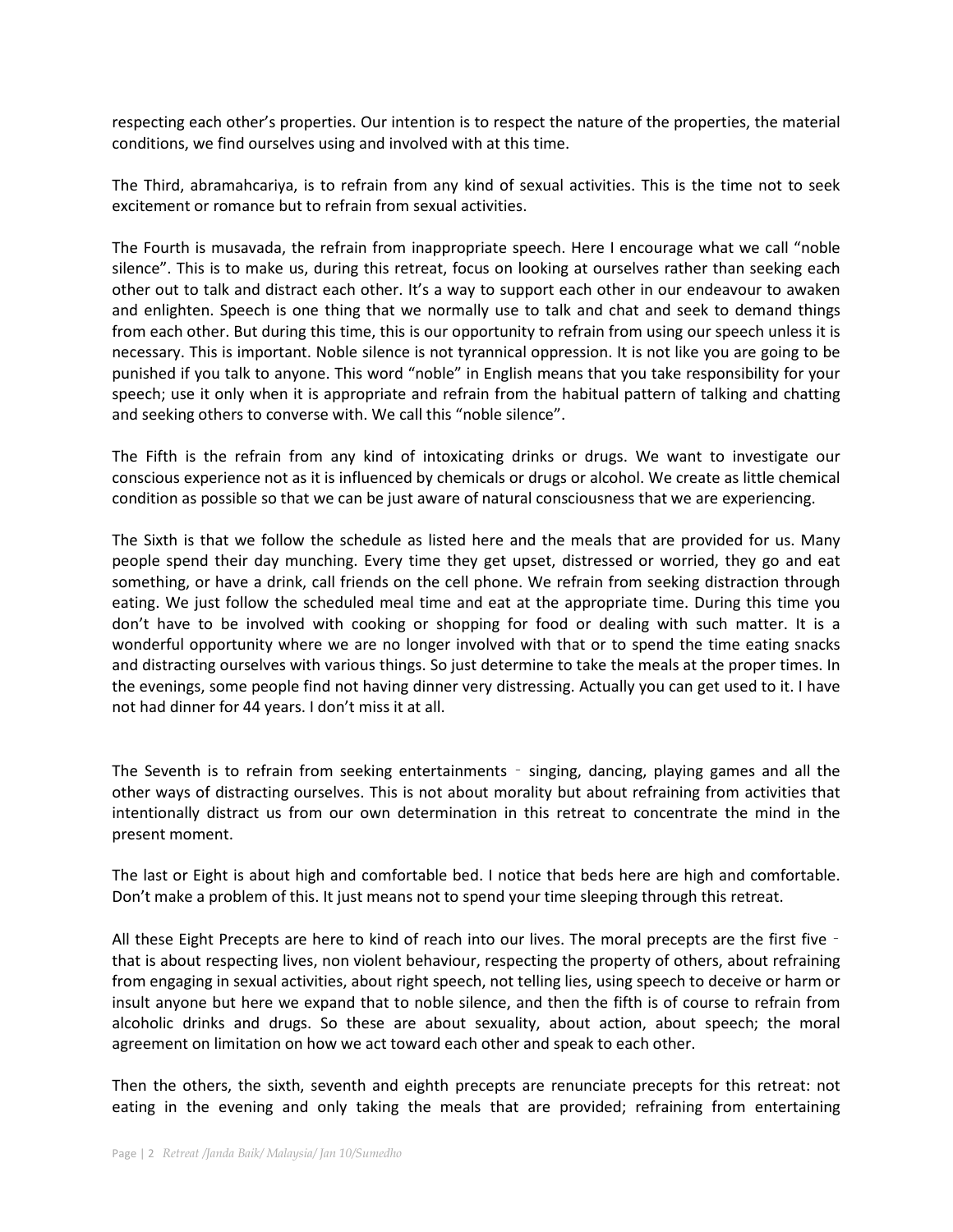distractions and from sleeping too much.

Notice that these are guidelines for behaviour and agreements about how we are going to live during this period of time. This is like a conventional form in the Theravada Buddhist style and it is a way that we can learn and live with each other during this time as simply and as easily as possible.

The aim of a meditation retreat is to give us the occasion, like this retreat, for all of us to gather together and to contemplate and meditate on our lives, on our own mind. We are looking inward now; we are not seeking distraction outwardly. We are not here to go sightseeing or to engage in entertainment but to look inward. And so like meditation, this is to look inwards at ourselves , not in a critical judgmental way but changing the direction of ordinary daily worldly activities which pull us outward all the time into seeking things outside ourselves. This is a special opportunity to just have the support of the monastic Sangha here and the lay people. We are all helping each other to support this activity of looking inward to look at our mind, our heart and in this way it is a very different direction say from worldly activities and worldly goals.

So these 3 refuges and 8 precepts are the kind of traditional form or style of meditation.

I don't know what kind of experience or lack of experience you have. Maybe some of you have not been on a meditation retreat before. Maybe some of you are old hands or are experienced practitioners. And some of you may have had various retreats of different kinds, different techniques and different styles. In the meditation scene in Europe and America, there are so many different techniques, different teachers, different styles, different emphases and there so many different possibilities that we can label meditation.

My aim in this retreat is to encourage an attitude. I am not so much interested in meditation technique as such but in developing an attitude that will be helpful for whatever meditation technique you find helpful. So what I am trying to get across during this time is to develop an attitude that I found very helpful in my own cultivation and practice over the many years that I have been a monk. The attitude is one of looking, observing and noticing with awakened attention. We are not doing this in order to analyse or to think. We are to develop this sense of the "here and now", enlightenment and awakening in the here and now; because this is all we have - this "here and now".

Tomorrow is a potential, a possibility. But right now, we are sitting here, in this room, and when we think about tomorrow, it is not a memory. We can't remember tomorrow but we can expect or hope or dare or fear whatever about things that may happen in the future. All that arises are always in the present. You may be recollecting the past, yesterday or last week or whatever. That is a memory that arises in the present. So this is the Buddha's emphasis: it is about paying attention, here and now, and mindfulness, and awakened consciousness, here and now.

Over the years that I have been practising meditation, I find this a constant reminder. The worldly values always pull us out, planning the future: the future of the Sangha, the future of Buddhism, the future of this monk, this nun, this person, on and on like that. Then remembering the past, the good days and the bad days and so forth and that's how the worldly values are. It's all about time and about the future, about getting something, getting rid of something, and controlling something. So, in this realm that we are living in, we get caught up into just kind of obsessive compulsive habits. We have lots of anxiety or worry about the future because in the future anything can happen, anything you can think of, success or failure, whatever is a possibility in the future. And inevitably we get old and die. So death is definitely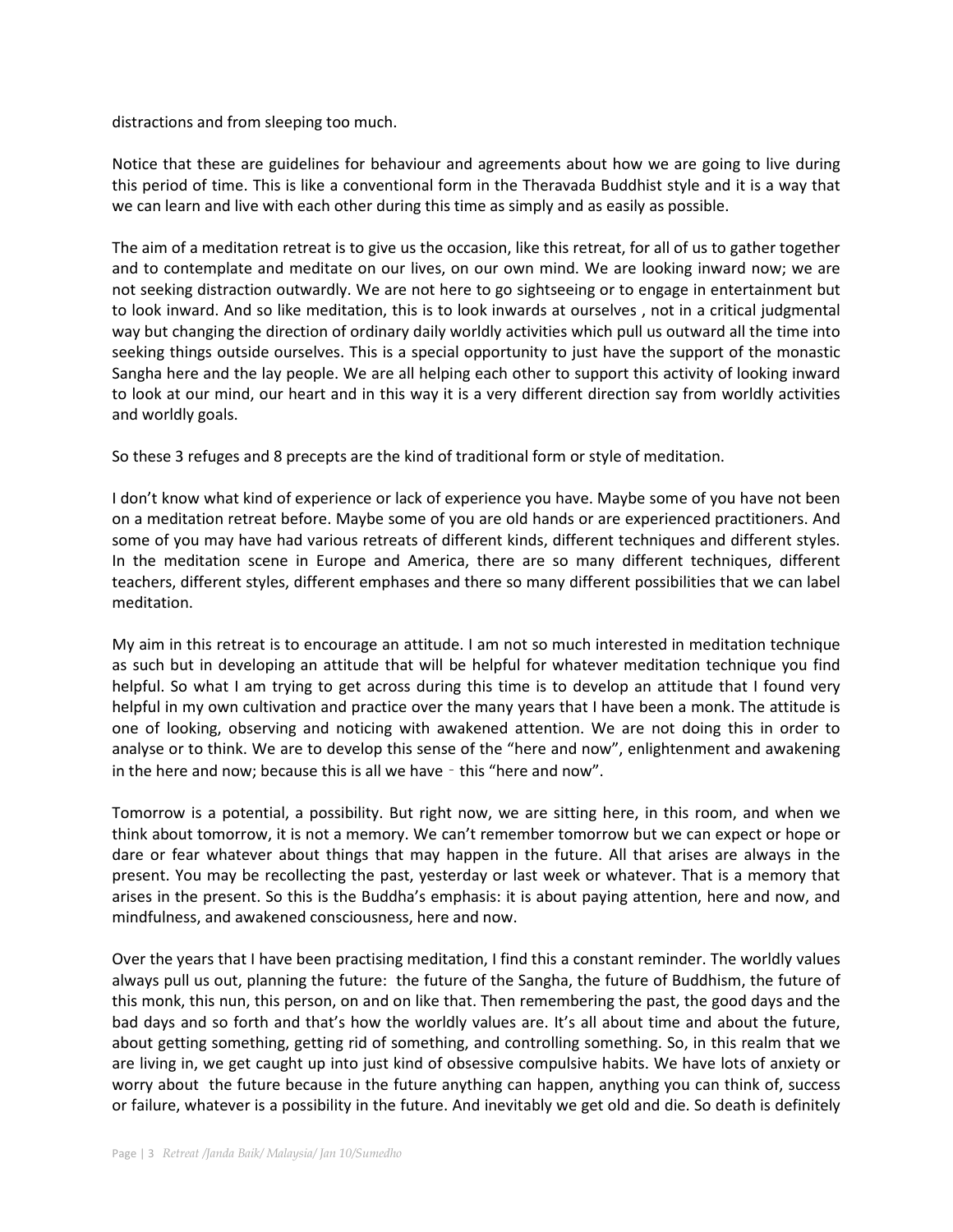about the future, and the past is what we remember from previous experiences. Usually the memories we have are the more extreme events that we experienced in the past  $-$  the great humiliations, disappointments, or the great successes, the good times. We don't usually remember the ordinariness of a day, say, on January 7 of last year. I am sure most of you don't quite remember what happened on that day, unless it was some extreme event. We all remember 9/11. That was an extreme event that changed the whole attitude of the whole world we know. That's a memory now, isn't it? 9/11 is a memory that arises in the present. So this present moment is where liberation is, where freedom is. Once we begin to appreciate this, we can deal with the conditions, the problems of the world that are inevitably a part of everyone's life as we have to live it in this form. So this emphasis on "here and now", the reality of now and this reminder to ourselves of the posture we are sitting in now. There are four basic postures that we use throughout the day and night, sitting, standing, walking and lying down. And these are not exotic postures, not like standing on our heads, doing some pirouettes across the floor – just the ordinary postures that any normal human being uses throughout one's life.

Right now, just reflect on our sitting - in a chair, on a mat, whatever. What they are is not important. What I encourage you to do at this time is just to sit and observe; be the observer of the reality of sitting is like this, whatever way you are sitting; just paying attention and noticing the weight of your body, the pressure, whatever you are feeling through your body at this moment. So now take this time, a few minutes, to observe. Don't look at anyone else, just look yourself, look inwards and observe just the simple act, the reality of your body sitting like this at this time. And notice just the pressure of sitting on the mat or the chair is like this, not that it has to be any way but be the observer of the sitting. Notice any tensions you may feel in your body at this time, any kind of stress, tension, tenseness without trying to do anything with it, just accept it whatever your body is producing at this time. Not changing anything but just observing that it's like this. Notice just the touch of your hands, where are your hands right now. You don't look at them but just observe the thoughts of your hands, your right hand, left hand. The - the sense of touch. One touching the other is like this.. or your feet. What are the feet at this time. Where are they? You don't have to open your eyes and look at them but just observe the sense of the right foot is like this, the left foot is like this. Notice the feeling of the fanned air touching your body. Whether you feel hot or cold, or just right...it's like this.

So this way of reflecting like this is not judging. It's not saying whether it's right or wrong, pleasant or painful, but it's a reminder that we are noticing something that we generally pay no attention to, or never notice. It's easy when we sit and think about other things, read the books, eat the food, talk to each other. Unless we do meditation retreat, we don't sit and notice the act itself. Unless the body is really uncomfortable, we don't notice the body till it starts producing some kind of discomfort. We also notice that this is the "here and now" Dhamma, isn't it? This is your body. Your body is sitting here and it is like this. See this as a way of grounding ourselves. The body is an easy object to observe. It is nothing subtle or exoteric. It is just like this. It is a coarse condition. It is always here and now as long as you are alive, the body is here and now whatever posture you are in. Whatever state of mind or emotion you are experiencing, your body is here and it is now that you are recognising and observing. It will bring your attention to the reality of your own physical body as it is in the present where emotional problems and plans of the future, and regrets from the past will always pursue us, make us worry, complicate our lives endlessly. So this is a way of reflecting, bringing attention to what is obvious in the present, of what is happening right now. It isn't caught up with vanity, or worldly values such as success or failure or anything else. It is just like this. There is nothing much to it. It's not interesting even. But it is a way of training yourself to pay attention and to recognise and appreciate the ability that each of us has to pay attention to life, to be aware of that which is very obvious in the present, such as this physical body that each of us lives with till it dies.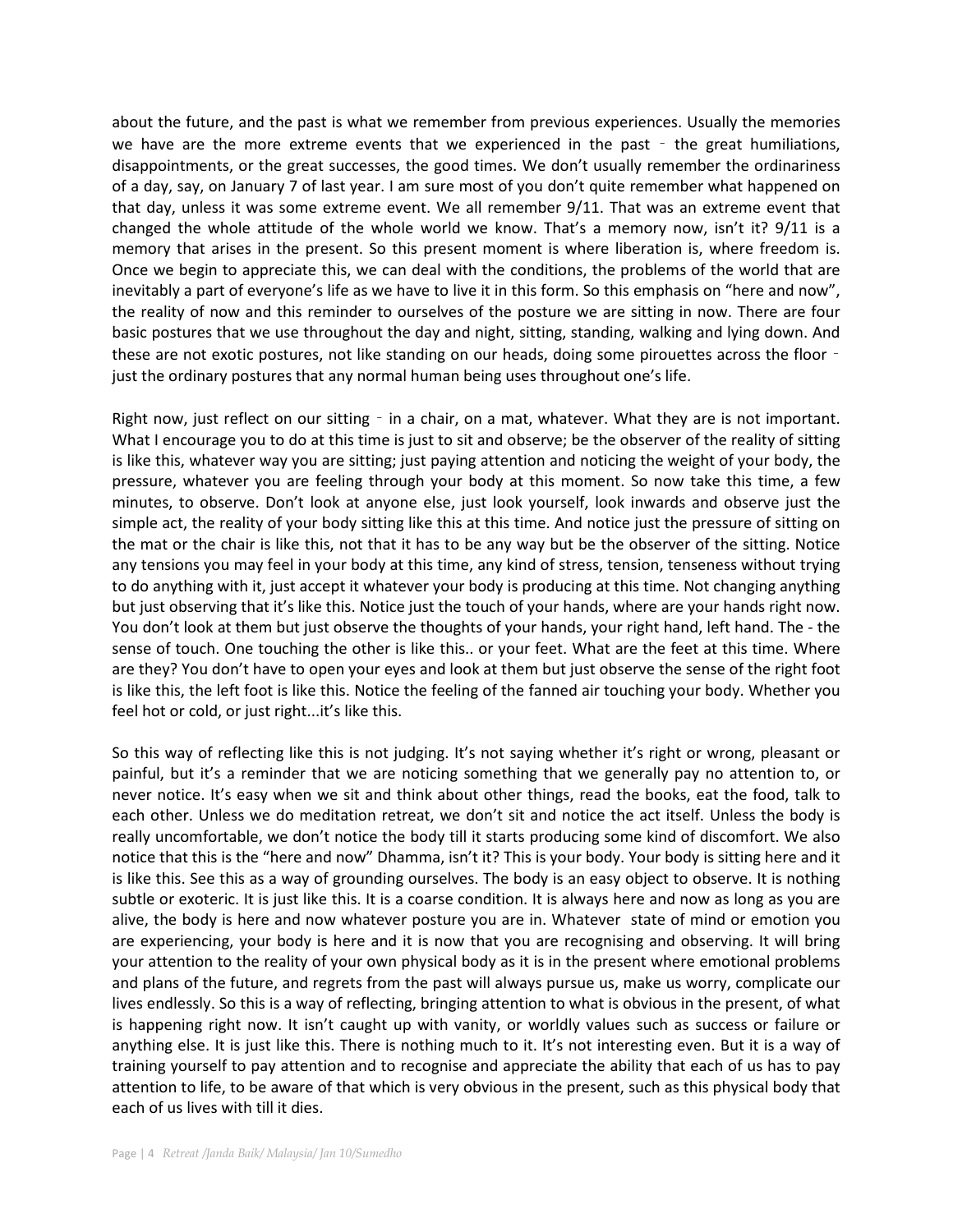Now the next one is the breath. All of us are breathing at this time. Be aware of our breath, pay attention to our nostril and just use the breath as an object of mindfulness. This is the traditional meditation called anapanasatthi in which we just observe the inhaling and exhaling, the gentle sensation that we feel as the air enters the nostrils, reaches its peak and then exhalation. Just observe that the breathing of our own bodies in this present moment is like this; bringing attention to nostril, or be aware any part of your body that you tend to feel the breath, where it is most obvious. The point is to pay attention that this is what it is you are using , this here and now reality of breathing, using it as a focus to begin to appreciate the present moment. We no longer create problems about the future or carry anything from the past, just be with that which is here and now – the posture and the breath.

Notice that mindfulness is observing, being aware, of that which is now – the breathing is now, you are not thinking of about the breath tomorrow, being just an observer of the way the body is breathing at this moment is like this ‑ the posture, the sitting posture, that in addition to standing , walking and lying down. So the result of this practice is actually paying attention, observing that which is happening now. It isn't triggering off egotistical problems, vanity or worldly conditions. I am not asking the posture to be sitting in full lotus posture and have a competition of whose posture is the best. That would be bringing up the sense of vanity in self. The posture you are using at this moment is like this - this sense of awakened attention to that which is happening in the present moment.

In the Thai Forest tradition, they have this mantra that they use which I find very helpful and it is just a two syllable mantra – Buddho – which is the Buddha's name, a grammatical mantric from for Buddha. Most Thai Forest teachers, especially those in Wat Pah Pong, use this mantra. I found this valuable because in Thai they translate this as "the Knowing in the present". It can be used as a kind of word, a mantric form that we repeat or use to stop the tendency to proliferate in thought. It reminds us the relationship of this moment, of being this Knowing, this Buddho, of the way it is, such as the breath, is like this; the posture is like this...

The biggest obstruction to meditation and insight and enlightenment is the ego, the sense of self, as we are conditioned to see ourselves as the body, as this personality. Our refuge now is in Buddho, or awareness, this mindfulness. As we develop the use of this word Buddho it reminds us to pay attention to the most obvious condition to us at this time, using the body, the posture or the breath. When I talk about attitude, it is changing from being a person trying to meditate and get somewhere, solve one's emotional problems and get rid of one's defilements and become enlightened in the future. That is the ego, the conventional attitude generally we come to meditation with.

We all start with "I'm a person with a lot of suffering and problems and I want to meditate in order to solve my problems and to become a better person and to become enlightened in the future". At least I started out with that. I didn't see myself through wisdom but through the worldly conditioning. What I am pointing to now is that I am not trying to reinforce this illusion of the self for any of you. I am trying to give you the necessary skilful means that we use in meditation to be able to see through the assumptions you have about who you are or what you need to do to become something else. The ego is built on memories and the thinking process – "I am this person". "I did this". "I did that". We see ourselves according to values of this society - good or bad, successful or failed, lovable or not, acceptable or not acceptable, right or wrong.

Buddha knows the way it is. Buddha knows the breath is like this. It is not me, Ajahn Sumedho, contemplating my breath anymore. When there is this mindfulness, this Buddho, awareness and breath as the object of awareness, then we are seeing it in terms of Dhamma or the way it is rather than in terms of how we are breathing, our breath and all the conditions that arise from that assumption – our